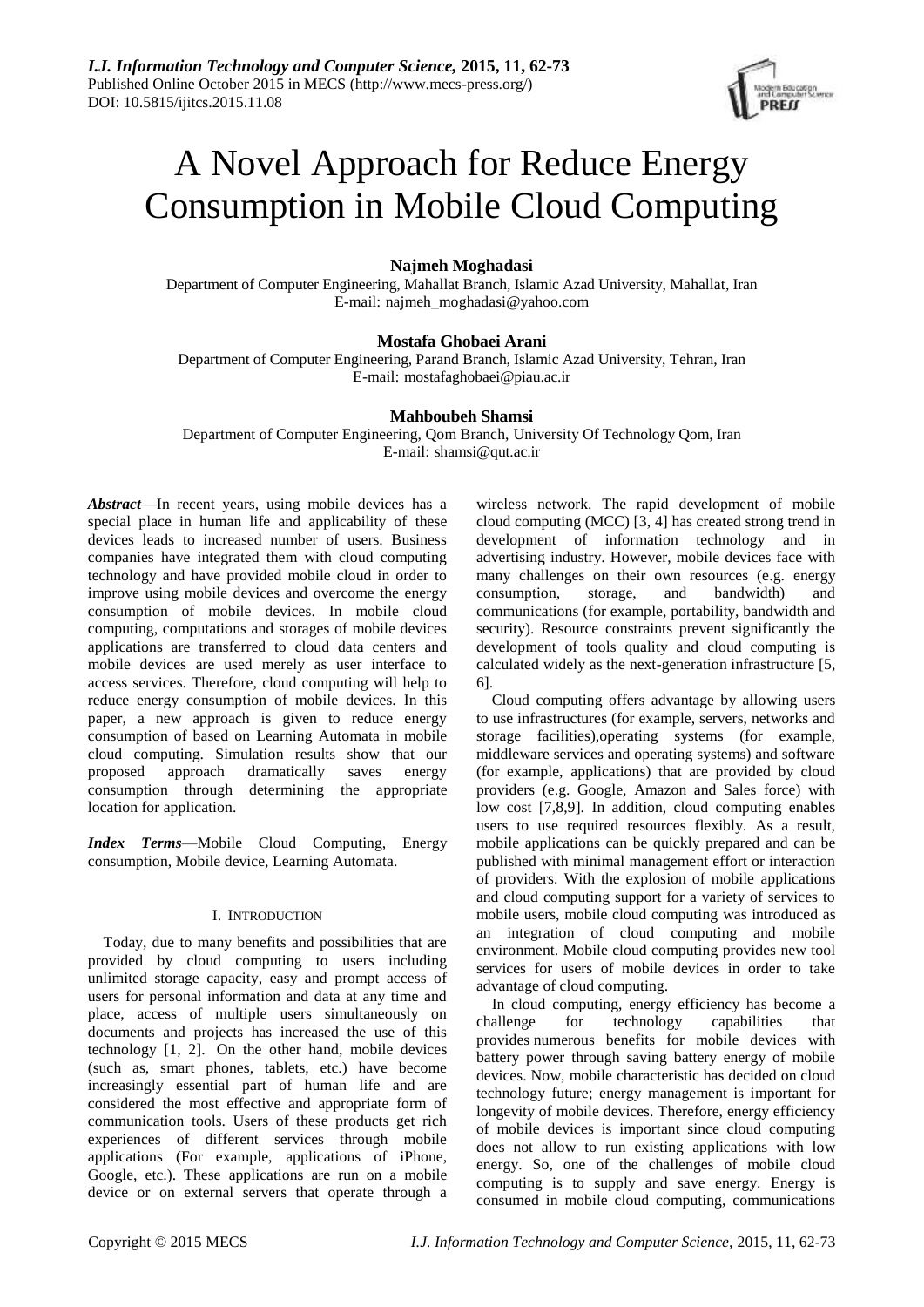or computation. There are solutions for energy optimization which can be effective in reducing power consumption to a great extent [5, 6]. In this paper, we develop an approach in order to reduce the energy consumption of mobile cloud computing using learning automata. The proposed approach reduces energy consumption of mobile cloud computing considering the location of application which can be in cloud or mobile device. The paper has been organized as follows: In Section II, Related works will be reviewed. The proposed approach is described in Section III and the fourth section is devoted to performance evaluation proposed approach and finally, in fifth section, conclusions and future works are discussed.

## II. RELATED WORK

Variety of research has been done in the field of reducing energy consumption in mobile cloud computing environment. Generally, energy consumption of mobile devices is related to both computation and communication sectors. Some research has concentrated on calculation and others on communication sector in order to reduce energy consumption. From another perspective, the approaches can be divided into two broad static and dynamic categories. In static approaches, action conditions and environment are predefined and fixed while in dynamic approaches, operating conditions and environment are variable and dynamic. Finally, we study on a number of static and dynamic approaches in order to reduce energy consumption:

#### *A. Static Approaches*

Li et al [10], propose a program partitioning based on energy consumption estimate and before application execution. Several solutions are proposed in order to find the optimal decision for partitioning applications before data transmission. One solution is to provide a schema partition for data transfer computing tasks on mobile devices. This model provides a Fig of cost on computation time and data share during connection and then search space is simplified using branch and bound algorithm so that estimate solution is found. Experimental results show that saved energy is achieved through the pattern and is significant for some programs like Media bench [11], but authors have not reviewed the test results in a dynamic environment such as network miscommunication and changes in bandwidth.

Lahh et al [12], provide a framework for algorithmbased context-aware mobile services in order to choose a context-aware adapter. Authors consider different subjects such as device environment, user preferences and situational context. Firstly, the algorithm determines types of gaps that occur in a given context. A gap is introduced as a result of context changes. Then, algorithm specifies predetermined gaps reasons before storing service readout in order to improve the disconnect mode. Then, this algorithm selects an appropriate adapter for active user for each of detected gaps. Since the relationship between a cause and an adapter is

predetermined, appropriate action can be selected and executed. The advantages of this method: in the case of user preference context, this relationship can be investigated when mobile user's context is changed. The disadvantage of this method: causes, adapters and gaps of this model are predetermined and may lead to a lack of flexibility in practical use. Strengthened implementation is a technique that is used in order to overcome the limitations of smart phone based on calculation, memory and battery. Chun et al [13], proposed architecture and considered these challenges through off line integrated implementation from telephone to cloud computing structures and implemented a repeated version of smart phone software. Mobile phones host memory client and computing applications. Some or all works are off-line in cloud and are repeated version of running system image. Results of enhanced implementation are re-combined at the completion of work. This approach uses virtualization repeated versions with poor coordination and simulated repeated versions of mobile devices in cloud for broad offline computations. So, it creates an impression that mobile users have stronger device with richer than reality. It also creates the impression that application developer has programmed such a powerful device with no need to manual division of application or proxy provision. Set up a duplicated version of device in cloud is based on cost policy that optimizes the execution time, energy consumption, financial costs and security.

#### *B. Dynamic Approaches*

One of the programs that is used in mobile cloud computing include location based applications (LBAs). Xiao Maa et al [14] provided solutions in order to reduce energy consumption in this field. These services have obtained the current position of user through using a localization software like GPS [15] and offer various services related to location. In this way, they discussed on LBAs and factors affecting energy consumption reduction in mobile cloud computing applications.

Zhong Yao et la [16] presented a strategy for scheduling duties with energy efficiency that focuses on reducing amount of data transfer. Their aim is to identify which duty is suitable for cloud computing and which is not appropriate. They have created a model of energy consumption for each duty in order to resolve this issue. Finally, it has been evaluated on the basis of Media bench in order to show the effectiveness of scheduling mechanism. The mentioned technique suggests that a simple duty does not take a long time to run; therefore, there is no need to reduce offloading. Complex uses consume more energy than simple uses. So, it categorizes tasks according to their complexity. This method suggests that a duty can be implemented within cloud using offloading. The advantage of this method is that it obtains dynamically amount of consumed energy in both modes of implementation in cloud and mobile device. Technique uses compression in order to reduce the data volume. Its disadvantage includes task scheduler is limited in some cases and needs the selection of each task profile information in the beginning.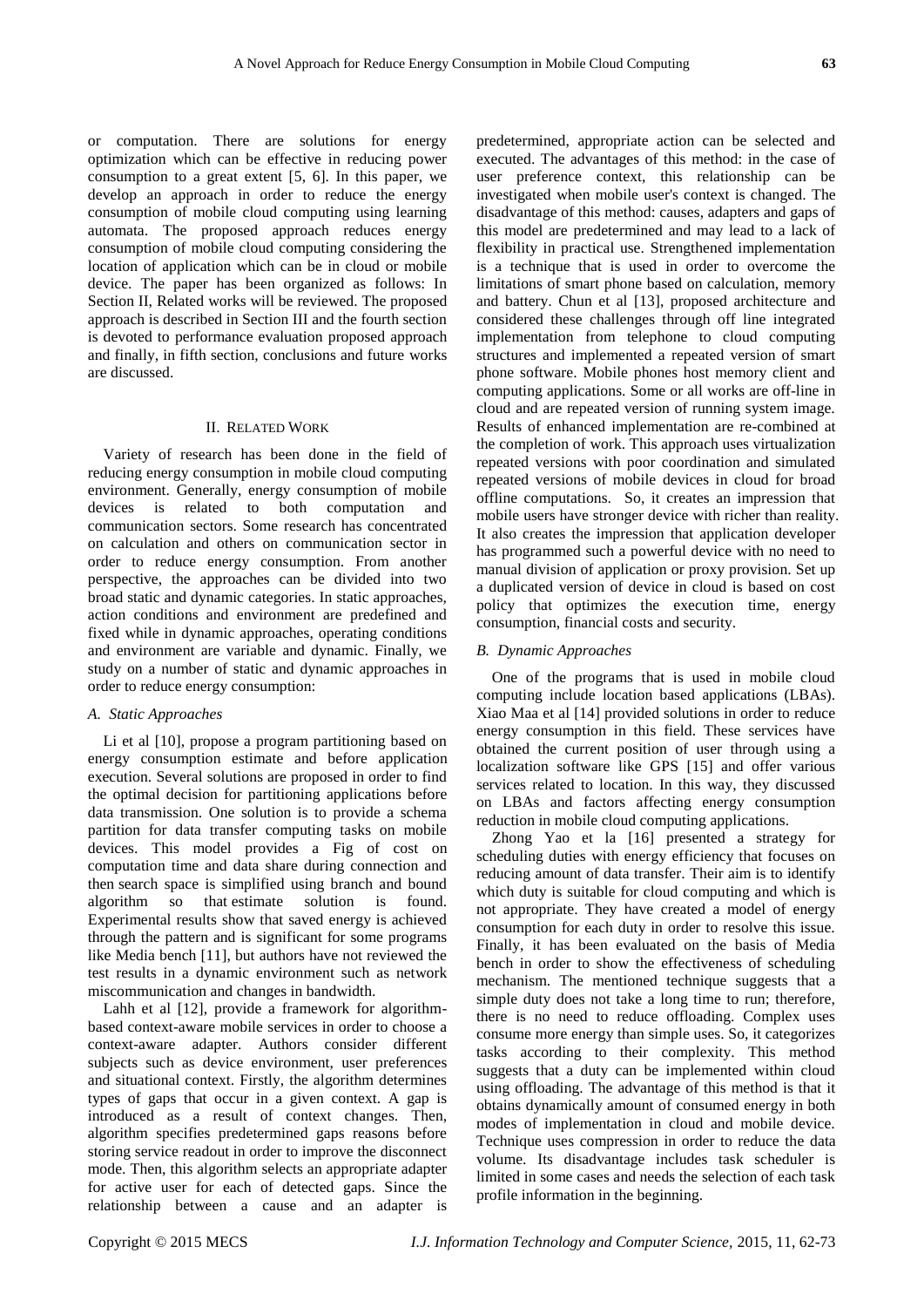Giurgiu et al [17], provided a middleware application that can distribute automatically different layers of an application between server and device while it optimizes several parameters such as delay, data transfer, cost and etc. A module management is distributed at the center of this approach which automatically and dynamically determines when and what application modules must be offline in order to achieve optimal performance or minimum cost of general application (offline data transfer).

Guriu et al used AlfredO framework [18] in order to distribute application modules between mobile devices and servers. AlfredO framework allows users to analyze and distribute presentation and logic layer of application

while data layer always remains on server side. Minimum requirements, user interface UI of application remains on client side. AlfredO is based on R-OSGi [19] that is a conceptual implementation of middleware model OSGi and allows Java applications to be analyzed into software modules. The advantages of this method include analysis and distribution of presentation and logic layer to users and remaining data layer in server and implementation of user interface on mobile device side. The disadvantage of this method is that it is designed only for Java applications.

Table 1 shows comparison of different approaches in order to optimize energy consumption in mobile cloud computing.

|  | Table 1. Comparing the different approaches of optimizing energy consumption in mobile cloud computing. |  |  |  |
|--|---------------------------------------------------------------------------------------------------------|--|--|--|
|  |                                                                                                         |  |  |  |

| approach                                 | <b>Energy</b><br>optimization<br>method                                     | Static/<br>dynamic | Performance way                                                                                                                                                                                                                                              | <b>Advantages</b>                                                                                                                                                                                                               | <b>Disadvantages</b>                                                                              |
|------------------------------------------|-----------------------------------------------------------------------------|--------------------|--------------------------------------------------------------------------------------------------------------------------------------------------------------------------------------------------------------------------------------------------------------|---------------------------------------------------------------------------------------------------------------------------------------------------------------------------------------------------------------------------------|---------------------------------------------------------------------------------------------------|
| Li et al<br>approach<br>[10]             | According to<br>computational<br>offloading                                 | <b>Static</b>      | Cost Fig formation and its<br>optimization by branch algorithm<br>in order to detect do or not to do<br>computational offloading                                                                                                                             | 1. Non-controlled wireless<br>LAN environment can lead<br>to energy storage for half<br>of tested multimedia<br>applications.                                                                                                   | 1. Do not check the<br>results during network<br>outages<br>2. Neglecting changes in<br>bandwidth |
| Lahh et al<br>approach<br>[12]           | According to<br>location of mobile<br>device and user<br>needs              | Static             | Determine the appropriate<br>adapter for user demand based on<br>mobile device environment, time<br>interval and user preferences in<br>order to provide optimal serviced<br>to user and energy saving                                                       | 1. In this method, user<br>preferred context change<br>when mobile user context<br>is changed.                                                                                                                                  | 1. Lack of flexibility due<br>to determined gaps and<br>adapters                                  |
| Chun et al<br>approach<br>[13]           | Strengthened<br>implementation of<br>Smartphone<br>programs                 | <b>Static</b>      | Off-line integrated<br>implementation from telephone<br>to cloud computing<br>infrastructures that is a repeated<br>version of smart phone software<br>versus implementation. But some<br>or all works are off-line in order<br>to reduce spending in cloud. | 1. This procedure<br>optimizes energy<br>consumption using<br>repetition, virtualization<br>and parallel<br>implementation and<br>provides strong imagine of<br>device for user with richer<br>features compared to<br>reality. | 1- Not-providing general<br>approach and devoting it<br>to smart phones                           |
| Xiao Maa<br>et al<br>approach<br>[14]    | According to<br>mobile device<br>location                                   | Dynamic            | Offer a solution in order to<br>minimize the number of updating<br>the location of a mobile devices<br>based on providing<br>infrastructures before locating the<br>mobile device                                                                            | 1. Reducing accuracy<br>requirements in<br>positioning<br>2. Determine exact time<br>and place in order to turn<br>on GPS                                                                                                       | 1. The low confidence<br>due to consider<br>hypothetical situations                               |
| Dezhong<br>Yao et al<br>approach<br>[16] | According to<br>computational<br>offloading                                 | Dynamic            | Locate the application<br>implementation in cloud or<br>mobile device using scheduling<br>algorithm based on input and<br>output data location                                                                                                               | 1. Using compression<br>techniques in order to<br>reduce data volume                                                                                                                                                            | 1. The task scheduler is<br>limited in some cases and<br>requires selecting profile               |
| Giurgiu et<br>al approach<br>$[17]$      | According to<br>program<br>classification and<br>various layers of<br>cloud | Dynamic            | This is a middle ware application<br>that can distribute different layers<br>of an application automatically<br>between device and server, while<br>it optimizes several parameters<br>such as delay, data transfer, cost<br>etc.                            | 1. Make possible to<br>analyze and distribute<br>presentation layer and<br>logic layer to users and<br>remaining data layer on<br>server<br>2. The user                                                                         | 1- It is designed only for<br>Java applications                                                   |

## III. PROPOSED APPROACH

As noted, one of the challenges of mobile cloud computing is to optimize energy consumption of mobile devices. Energy consumption of mobile cloud computing is divided into energy consumption of communication and computing sectors. In cloud computing an application can be run on mobile device or transferred to cloud and implemented there, then, generated output can

be transferred to mobile device in order to perform the other functions and tasks. Examining whether it is better to implement program on mobile devices or cloud is a very important issue because it has a considerable effect on energy consumption. When application is transferred to cloud and computation is done in cloud, although, the energy that is used in calculation may be stored, but some energy is consumed for transferring data from cloud to mobile devices. We conclude that cloud computing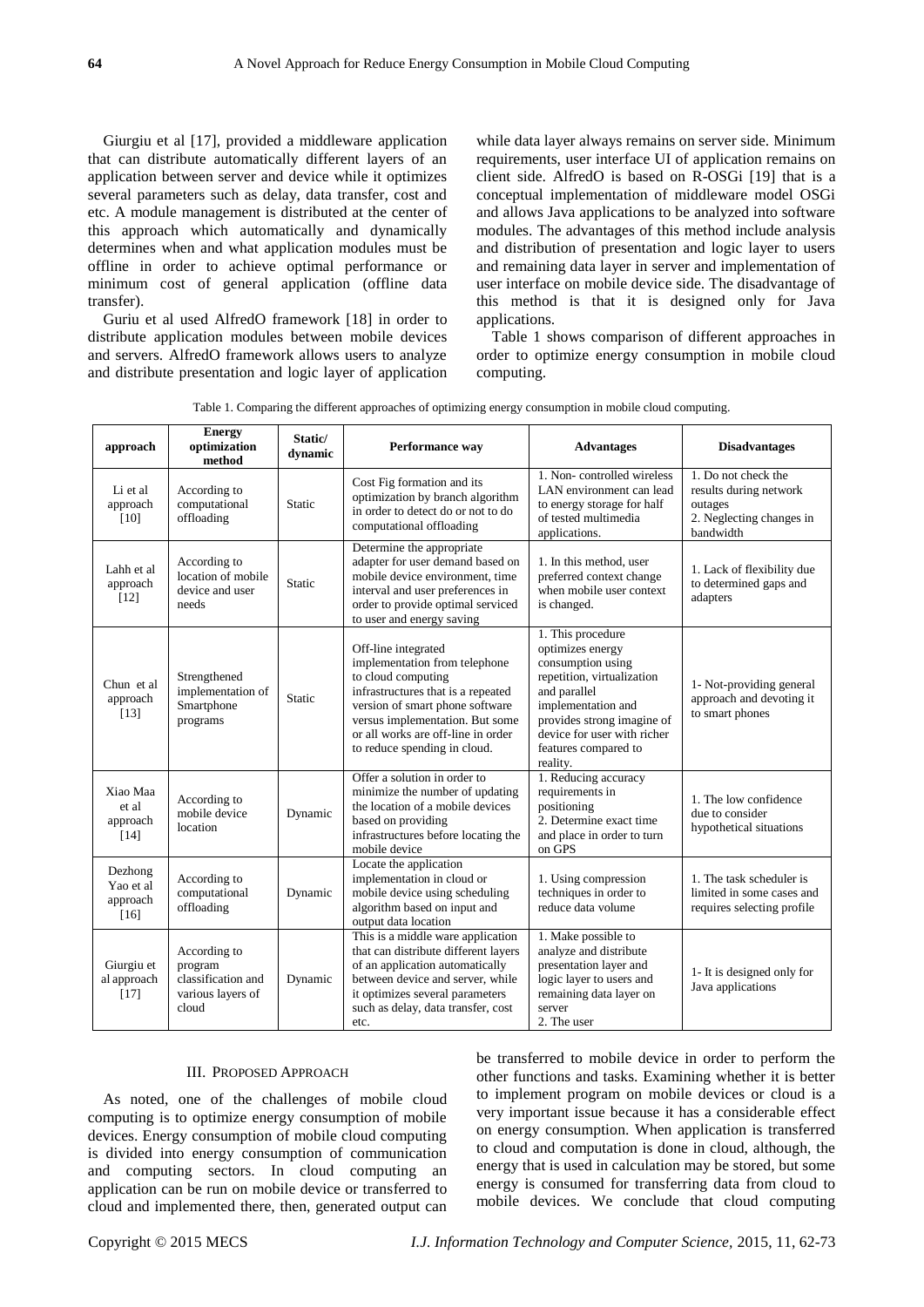energy is used in computing and communication sectors. The factors affecting energy consumption in computing sector includes energy consumption for an instruction (there is direct relationship between energy consumption per operation and power of CPU, RAM and mobile devices) and the number of instructions in a program. More the number of instructions, energy consumption will be further in computing sector. Factors affecting energy consumption in communication sector includes the number of input and output data for each application, network bandwidth and energy consumption for data transmission in network. Below is a brief description of learner automata and proposed algorithm.

## *A. Learning Automata*

Learning automata [20], is a single object that has a limited range of actions. Operating method of learning automata is so that it selects an action from a set of actions and applies it to the environment. Then, the action is evaluated by a random environment and automata choose the next action based on environment response. During this process, the automata learn how to select the optimal action. The way of using environment response to selective action of automata which is used to select the next action, is determined by learning automata algorithm.

Stochastic learning automata consist of two components:

- 1. Stochastic automata that have a finite number of actions and interact with a random environment.
- 2. The learning algorithm that automata using it identify optimal action.

Random environment can be defined as ternary:

$$
E = \{\alpha, \beta, c\} \tag{1}
$$

Where,  $\alpha$  is the number of actions that automata can do, β means the environment outputs that and varies depending on the model and environment type. Various models have been defined for possible environments. In P-Model, environment selects the values of zero and one as output. Zero means no reward and one means punishment. In Q-Model, the output values are discrete values between zero and one and in S-Model, the environment output value is continuous value between zero and one. In this paper, P-Model environment is used and β value can be either zero or one, zero means that it is desirable and increases the probability of current action and reduces the possibility of other actions. One means undesirable (penalty) and reduces the probability of current action and increases the probability of other actions so that automata replace action after receiving one value amount.

 $c_i$  is a set of probable automata punishment which is defined according to equation 2:

$$
c_i = \text{Prob}[\beta(i) = 1 | \alpha(i) = \alpha_i], i = 1, 2, ..., r \quad (2)
$$

In learning automata, when i act is rewarded, probability values of i and j vary using equations 3 and 4 and when the action i is penalized and probability values of i and j vary using equations 5 and 6. Also, Interaction between learning automata and environment is shown in Fig.1.

$$
p_i(n+1) = p_i(n) + a[1 - p_i(n)]
$$
 (3)

$$
p_j(n+1) = (1-a)p_j(n) \; \forall j \; j \neq i
$$
 (4)

$$
p_i(n+1) = (1-b)p_i(n)
$$
 (5)

$$
p_j(n+1) = \frac{b}{r-1} + (1-b)p_j(n) \ \forall j \ j \neq i \quad 6)
$$



Fig.1. Relationship between LA and stochastic environment

Now, we initialize the automata parameters.

 $\alpha$  = a set of actions = {implementing program in cloud, implementing program in mobile device  $\} = \{ \alpha_i, \alpha_j \}$ 

As a result, the number of actions r is equal to 2. Also, i value is equal to  $i=1,2,...,n$ .

According to these values, initial probability is equal to  $p_i(n) = 0.5$ .

In this method, reward and punishment are used where reward parameter is shown with variable a, and penalty parameter is shown with variable b.

#### *B. The Proposed Algorithm*

According to computational offloading concept, (data transfer to cloud and program implementation in cloud). Now, we must study the subject when computation offloading is useful and when it is non-useful. Firstly, we must get energy consumption during program implementation in mobile devices (computational nonoffloading or  $E_{nonoff}$ ) and energy consumption during program implementation in cloud (computational offloading or  $E_{off}$ ).

The amount of energy consumption during program implementation in mobile devices is equal to total energy consumption during computation in mobile device and energy consumption during results transfer from mobile device to cloud. (Results will be moved to cloud because they may be required for subsequent computations and implementation of future programs). Energy consumption during program implementation in cloud is equal to total energy consumption during transfer of program and input data from mobile to cloud and energy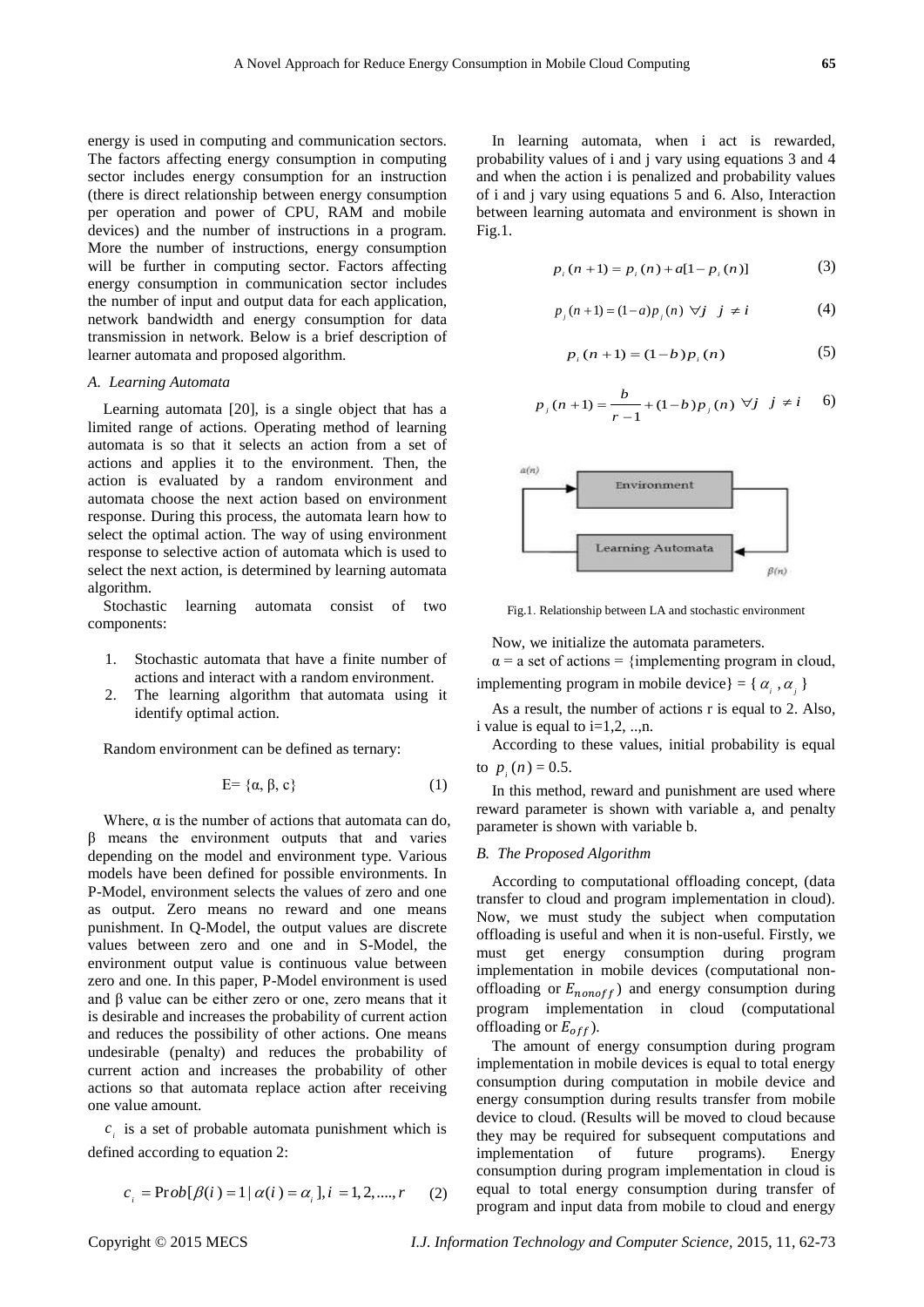consumption during transfer of output data and results from cloud to mobile devices.

According to above-mentioned materials, if we present energy consumption during program implementation in mobile devices with  $E_{nonoff}$  and energy consumption during program implementation in cloud with  $E_{off}$  and consider variables affecting energy consumption as Table 2, then we will have:

$$
E_{\text{nonoff}} = \left(\frac{D_{\text{out}}}{b_{\text{send}}} * e_{\text{send}}\right) + \left(e_{\text{comput}} * I\right) \tag{7}
$$

$$
E_{off} = \left(\frac{D_{in}}{b_{send}} * e_{send}\right) + \left(\frac{D_{out}}{b_{receive}} * e_{receive}\right) \tag{8}
$$

Table 2. Variables used in proposed approach

| Variable             | Description                                                             |
|----------------------|-------------------------------------------------------------------------|
| $D_{in}$             | The number of input data                                                |
| $D_{out}$            | The number of output data                                               |
| $b_{send}$           | Network bandwidth when transmitting input data<br>from mobile to cloud  |
| $b_{receive}$        | Network bandwidth when transmitting output data<br>from cloud to mobile |
| $b'$ <sub>send</sub> | Network bandwidth when transmitting output data<br>from mobile to cloud |
| $e_{send}$           | Energy consumption during data transfer from<br>mobile to cloud         |
| $e_{receiver}$       | Energy consumption during data transfer from cloud<br>to mobile         |
| $e_{\rm compute}$    | Energy consumption during calculation of the<br>mobile devices          |
| $\mathbf{I}$         | Number of instructions                                                  |
| $p_{cloud}$          | The possibility of performing program in mobile<br>devices              |
| $p_{\text{mobile}}$  | The possibility of performing program in the cloud                      |
| $E_{\rm total}$      | Energy difference between cloud and mobile                              |
| a                    | Reward parameter in LA                                                  |
| h                    | Penalty parameter in LA                                                 |
| r                    | Number of applying LA                                                   |

If we obtain the difference between two values we will understand that if the program is implemented in cloud or mobile device, less energy will be consumed. So, we have:

$$
E_{\text{total}} = E_{\text{off}} - E_{\text{nonoff}} \tag{9}
$$

With respect to value obtained for  $E_{total}$ , two modes will occur; in first case  $E_{total}$ <0 and this means that energy consumption during implementation in the cloud is less than during implementation in mobile, then it is better to implement application in cloud. In the latter case  $E_{total} > 0$  and this means that energy consumption during implementation in mobile is less than during implementation in cloud, so, it is better to implement application in mobile.

With regard to equations presented in previous section for computing  $E_{off}$ ,  $E_{nonoff}$  there are two possibilities of implementing program in mobile devices and implementing program in cloud due to learning automata

[11]. Then, r is equal to 2.

$$
E_{\text{nonoff}} = \left(\frac{D_{\text{out}}}{b'_{\text{send}}} * e_{\text{send}}\right) + \left(e_{\text{comput}} * I\right) \tag{10}
$$

$$
E_{off} = \left(\frac{D_{in}}{b_{send}} * e_{send}\right) + \left(\frac{D_{out}}{b_{receive}} * e_{receive}\right) \tag{11}
$$

$$
E_{\text{total}} = E_{\text{off}} - E_{\text{nonoff}} \tag{12}
$$

If obtained value for  $E_{total}$  is less than zero, it means that  $E_{off}$  is less than  $E_{nonoff}$ , then the possibility of implementation in cloud  $(p_{cloud})$  will be rewarded and possibility of implementation in mobile  $(p_{mobile})$  will be penalized. (According to equations 14 and 15) and if obtained value for  $E_{total}$  is more than zero, this means that  $E_{off}$  is more than  $E_{nonoff}$ , then possibility of implementation in cloud  $(p_{cloud})$  will be penalized and possibility of implementation in mobile  $(p_{mobile})$  will be rewarded. (According to equations 16 and 17) this process continues for n times and finally,  $p_{cloud}$  and  $p_{mobile}$  are compared with each other. If  $p_{cloud}$  is more than  $p_{mobile}$  the program will be implemented in cloud; otherwise, it will be implemented in mobile device. Also, Diagram of proposed approach is shown in Fig 2.

$$
p_{\text{cloud}} = p_{\text{cloud}} + a * (1 - p_{\text{cloud}}) \tag{13}
$$

$$
p_{\text{mobile}} = (1 - a) * p_{\text{mobile}} \tag{14}
$$

$$
p_{\text{cloud}} = (1 - b) * p_{\text{cloud}} \tag{15}
$$

$$
p_{\text{mobile}} = \frac{b}{r-1} + (1-b) * p_{\text{mobile}} \tag{16}
$$



Fig.2. Diagram of proposed approach

## IV. PERFORMANCE EVALUATION

The results of simulation for four mobile devices are shown in Table 3. Mobile devices are 1 to 4, in terms of speed, respectively. That is, mobile device 1 is the fastest and mobile device is the slowest. Hypothetical network bandwidth varies between 100 and 3500 Mbps. We have considered eight different statuses for network bandwidth changes based on Table 4. We have evaluated our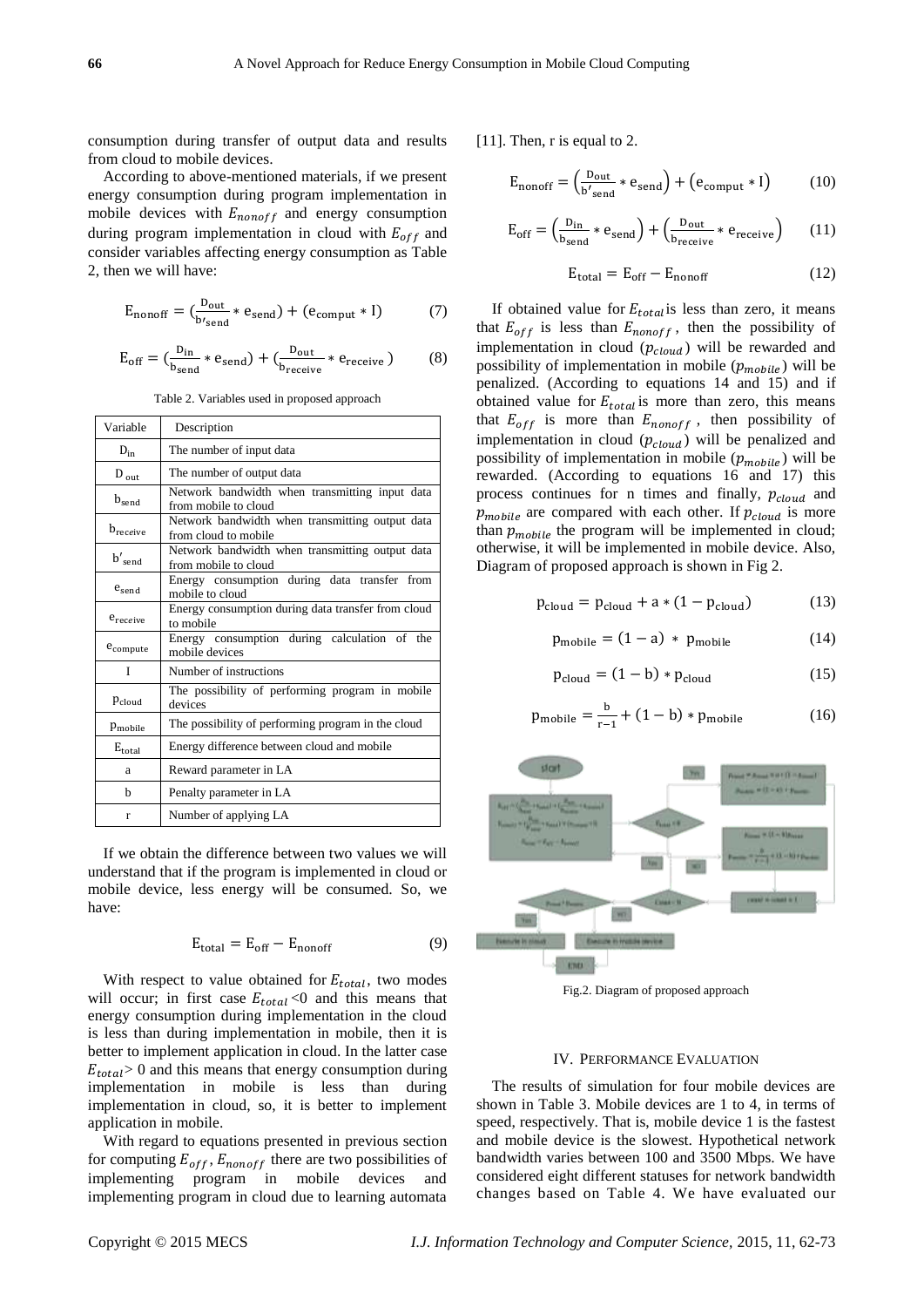| RAM       | H.D.D       | VGA                                                 | Core           | <b>CPU</b>                   | Main                       | Mobile         |
|-----------|-------------|-----------------------------------------------------|----------------|------------------------------|----------------------------|----------------|
|           |             |                                                     |                |                              | Board                      | Device         |
| DDR 3*4   | $SSD*2$     | <b>NVIDIA</b><br>GeForce <sub>6</sub><br>200        | $\overline{4}$ | Xeon(320)<br>$0$ MHZ $)$     | Ouad<br>socket<br>platform |                |
| DDR $3*2$ | <b>SCSI</b> | <b>NVIDIA</b><br>GeForce <sub>6</sub><br><b>200</b> | 4              | celeron(16)<br>00 MHZ)       | Ouad<br>socket<br>platform | $\overline{2}$ |
| DDR3      | <b>SSD</b>  | <b>NVIDIA</b><br>GeForce <sub>6</sub><br>200        |                | Xeon X-<br>5000(3000<br>MHZ) | $2x8pin E-$<br><b>ATX</b>  | 3              |
| DDR3      | <b>SSD</b>  | <b>NVIDIA</b><br>GeForce <sub>6</sub><br><b>200</b> |                | AMD(140)<br>0MHZ)            | $2x8pin E-$<br><b>ATX</b>  | 4              |

Table 3. Profile of mobile devices

#### Table 4. Different states of network bandwidth changes

| $b_{send}$ | $b_{\text{receive}}$ | $b'$ <sub>send</sub> | <b>Status</b> |
|------------|----------------------|----------------------|---------------|
| Increase   | Increase             | Increase             |               |
| Increase   | Increase             | Decrease             |               |
| Decrease   | Increase             | Increase             |               |
| Increase   | Decrease             | Increase             |               |
| Decrease   | Decrease             | Decrease             |               |
| Increase   | Decrease             | Decrease             | 6             |
| Decrease   | Increase             | Decrease             |               |
| Decrease   | Decrease             | Increase             |               |

#### Table 5. Evaluated scenarios

| Aim         |                 | Description                                                            | Scenario   |
|-------------|-----------------|------------------------------------------------------------------------|------------|
| Evaluation  | οf<br>energy    | State study $e_{\text{receive}} = e_{\text{send}} > e_{\text{comput}}$ | Scenario1  |
| consumption | in<br>different | State study $e_{\text{receive}} = e_{\text{send}} = e_{\text{comput}}$ | Scenario 2 |
| scenarios   |                 | State study $e_{\text{receive}} = e_{\text{send}} < e_{\text{comput}}$ | Scenario 3 |

proposed approach (based on learning automata) with simple approach (implementing application in mobile device and non-use of computational offloading) in three scenarios of

- 1. A simple approach versus automata-based approach for  $e_{\text{receive}} = e_{\text{send}} > e_{\text{comput}}$  state.
- 2. A simple approach versus automata-based approach for  $e_{\text{receive}} = e_{\text{send}} = e_{\text{comput}}$  state.
- 3. A simple approach versus automata-based approach for  $e_{\text{receive}} = e_{\text{send}} < e_{\text{comput}}$  state.

According to Table 5 we discuss the interpretation of results.

#### *A. Evaluation of First Scenario*

In first scenario, we aim to study  $e_{\text{receive}} =$  $e<sub>send</sub> > e<sub>comput</sub>$  state for four mobile devices. It is clear from the inequality of this scenario that amount of energy consumption during computations in mobile device is less than energy consumption during sending and receiving data to cloud. Figures 3, 4, 5 and 6 indicate that the more robust and faster mobile device is (in terms of computing power and CPU, RAM speed), number

of situations in which energy consumption is equal in both simple and proposed approaches, will be more, as a result, the number of situations where it is better to implement applications in a mobile device, will be more. When the amount of energy consumption in simple and proposed approaches is equal means that computation cost of mobile devices is equal to transfer cost of applications in cloud and the obtained result is that increasing the number of instructions, number of conditions where these two approaches are equivalent in energy consumption is decreased; that is, increasing number of instructions will increase the amount of energy consumption in computing sector of mobile device Also for mobile devices 1 and 2 that are faster than mobile devices 3 and 4, when number of instructions is equal to one, in 5 states the energy consumption is equal in two approaches and in 3 and 4, when the number of instructions is equal to one, energy consumption is equal; then we conclude that for a mobile device of one that is faster, number of situations where it is better for different instruction to implement application in mobile devices, is more and for mobile device 4 which is slower, is less. Comparing Figures 3, 4, 5 and 6 it becomes clear that mobile device 1 has the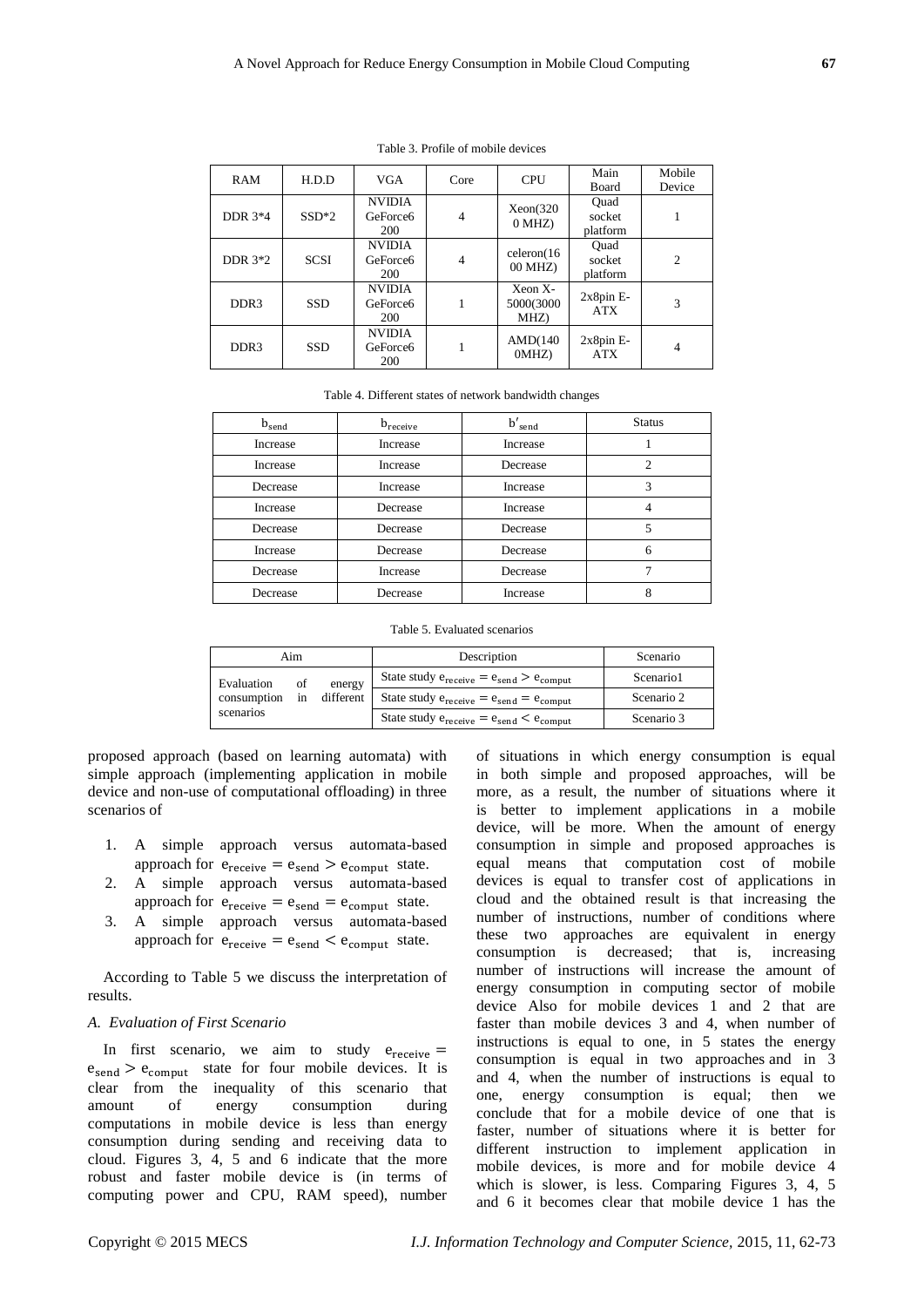least and mobile device 4 has the most level of energy consumption, then, faster mobile device will lead to the least energy consumption.



Fig.3. Comparing the energy consumption per a number of instructions for mobile device 1 in scenario 1



Fig.4. Comparing the energy consumption per a number of instructions for mobile device 2 in scenario 1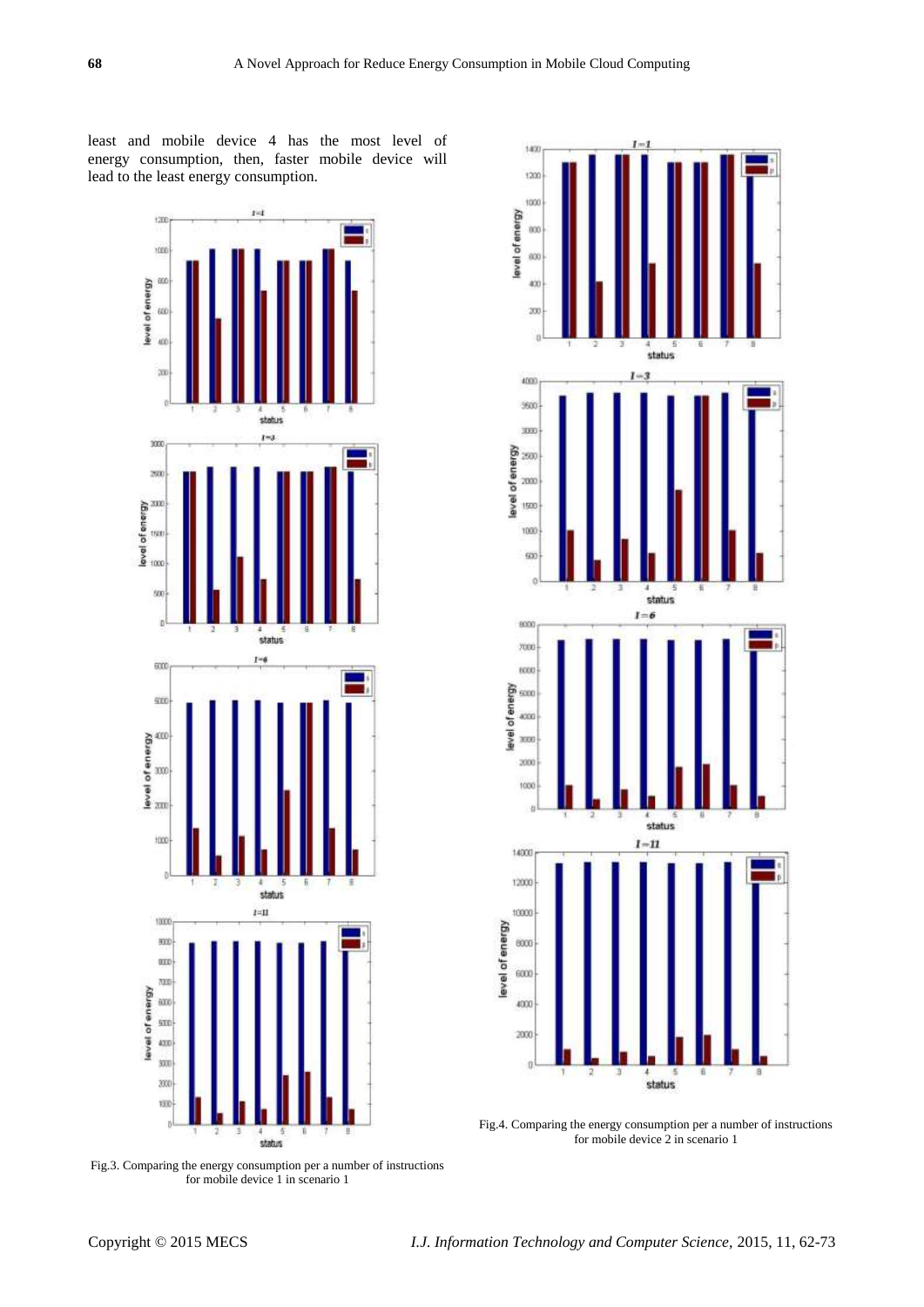

 $I=1$ ua 1400  $120$ level of energy tion 800 **BOX**  $400$  $\overline{30}$ ï status  $I=1$ 4500 400  $\frac{1}{200}$ laval of energy<br>35 SS SS<br>55 SS SS 1000 800  $\frac{4}{\text{status}}$  $1 - 6$  $\frac{1}{2000}$  $8000$  $m$  $\overline{\mathbf{m}}$  $1000$  $rac{3}{\text{status}}$  $I = II$ 16000 14000 12000 level of energy<br>8<br>8<br>8 4000 200 b  $\overline{4}$ 5 status

Fig.5. Comparing the energy consumption per a number of instructions for mobile device 3 in scenario 1



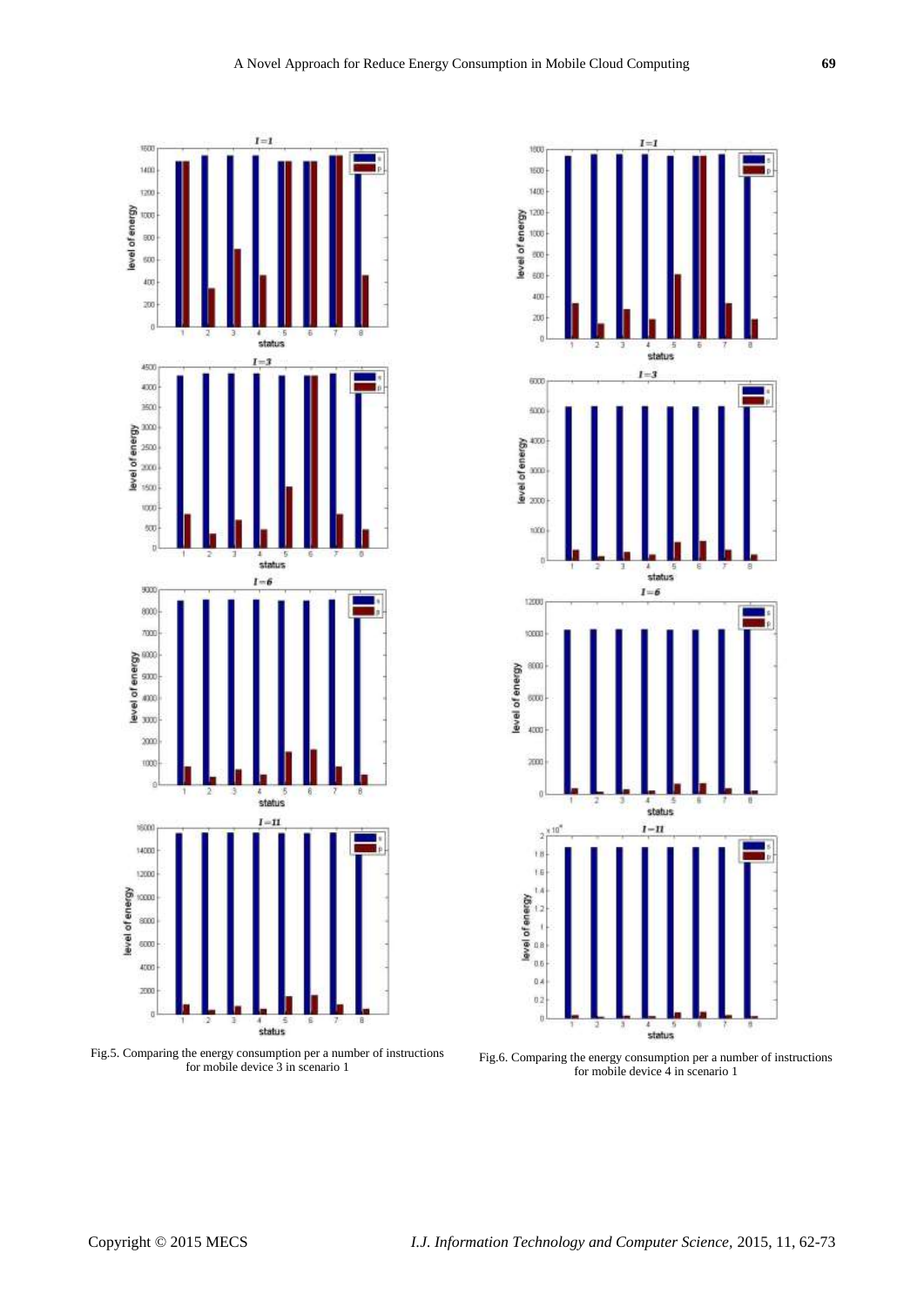## *B. Evaluation of Second Scenario*

In second scenario,  $e_{\text{comput}} = e_{\text{send}} = e_{\text{receive}}$  state is studied. Observing Figures 7, 8, 9 and 10, it is clear that for four mobile devices energy consumption of both approaches is equal in one state when the number of instructions is equal and in other states, the amount of energy consumption in proposed approach is less than simple approach and when the number of instructions is equal to two, they will not be equal in any state. This means that amount of energy consumption that is used for communication is much less than the amount of energy that mobile device uses for computation. So, it is better to transfer applications to cloud and implement there in order to optimize energy.



Fig.7. Comparing the energy consumption per a number of instructions for mobile device 1 in scenario 2



Fig.8. Comparing the energy consumption per a number of instructions for mobile device 2 in scenario 2



Fig.9. Comparing the energy consumption per a number of instructions for mobile device 3 in scenario 2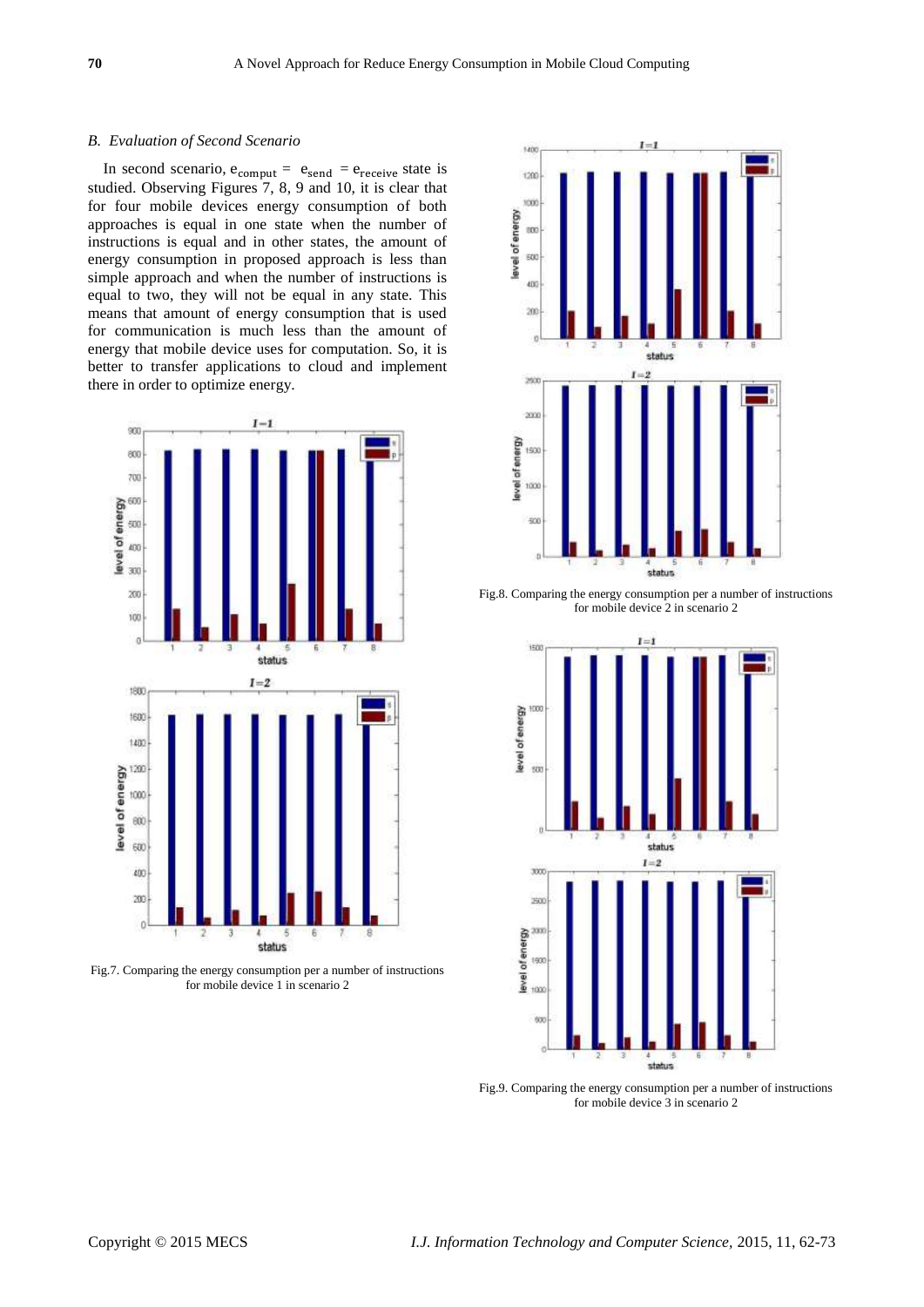

Fig.10. Comparing the energy consumption per a number of instructions for mobile device  $\overline{4}$  in scenario 2

## *C. Evaluation of Third scenario*

In third scenario,  $e_{\text{receive}} = e_{\text{send}} < e_{\text{comput}}$  state is studied. Observing Figures 11, 12, 13 and 14, It is clear from the inequality of this scenario that amount of energy consumption during computations in mobile device is less than energy consumption during sending and receiving data to cloud. Energy consumption of all four mobile devices for 8 different states, when the number of instructions is equal to one or two, in proposed approach is more than simple approach; this means that amount of energy consumption during computations in mobile device is more than energy consumption during communication. Then, application for optimal performance in 8 different states of bandwidth is transferred to cloud and implemented there. The lowest energy consumption of state 2 is when  $b_{send}$  and  $b_{receive}$ are increased and b'<sub>send</sub> is reduced; the highest energy consumption of state 6 is when  $b_{\text{receive}}$  and  $b'$  send are reduced and bsend is increased. This means that, when network bandwidth is high energy consumption will be low and when network bandwidth is low, energy consumption will be increased. The forth mobile device has the most energy consumption and first mobile devices have the lowest energy consumption. This means that, the faster mobile device will lead to least energy consumption and the slower mobile device will lead to more energy consumption.



Fig.11. Comparing the energy consumption per a number of instructions for mobile device  $\hat{1}$  in scenario 3



Fig.12. Comparing the energy consumption per a number of instructions for mobile device 2 in scenario 3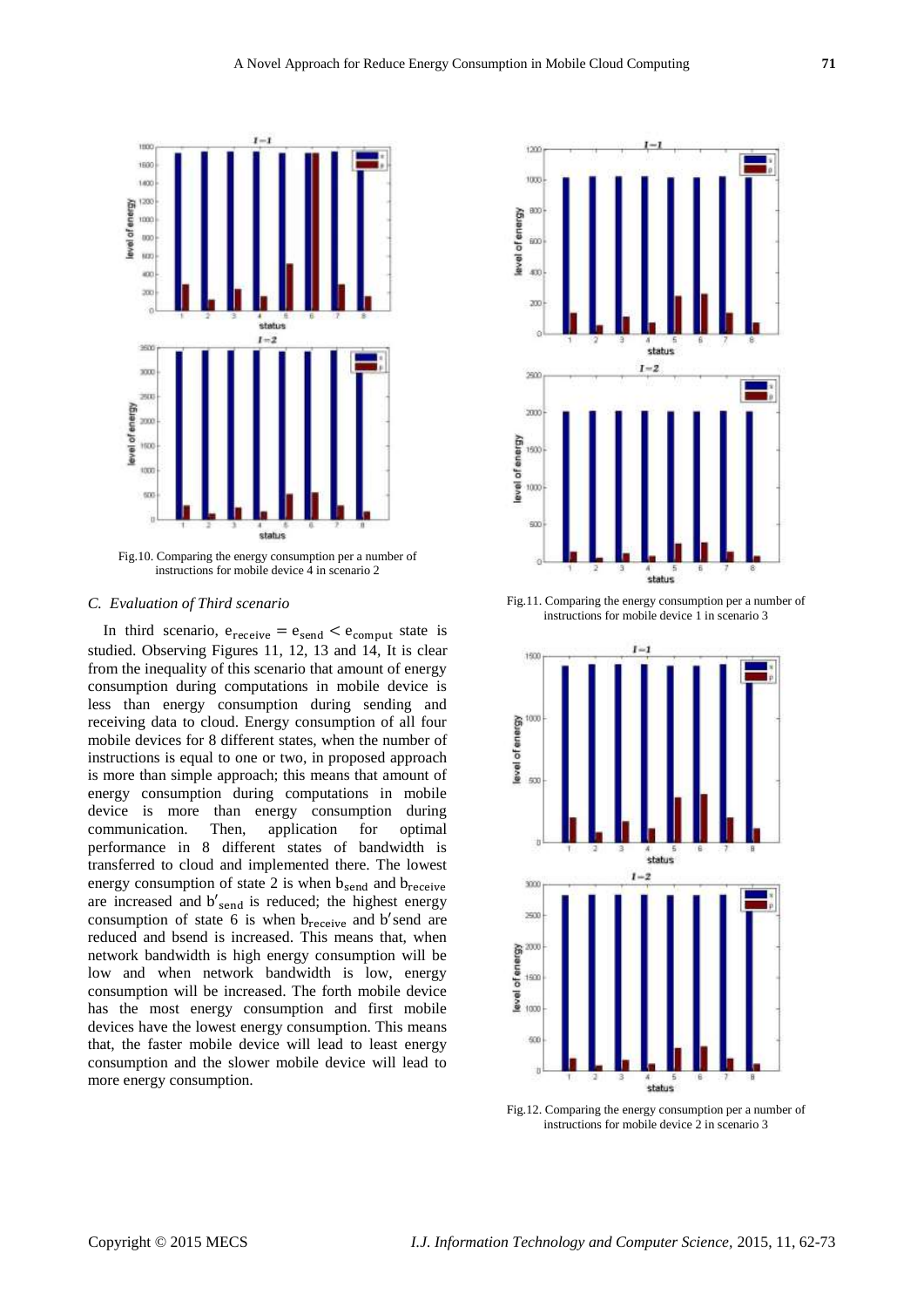

Fig.13. Comparing the energy consumption per a number of instructions for mobile device 3 in scenario 3



Fig.14. Comparing the energy consumption per a number of instructions for mobile device  $\overline{4}$  in scenario 3

## V. CONCLUSION AND FUTURE WORK

Given that one of the main challenges in mobile devices is their energy consumption, or in other words battery life, business firms have combined mobile devices with cloud and have created cloud computing. One of the solutions in order to reduce energy consumption and overcome this problem is to locate suitable place for application implementation. The application can be implemented on mobile devices or computational offloading (transfer applications from mobile devices to cloud and implementation in cloud). In this paper simple approach (implementing application on mobile device) is compared with LA based proposed approach. Our proposed approach is a flexible approach because it considers all states of broadband in every moment and considering changes in bandwidth and taking into account the values of  $e_{\text{comput}}$ ,  $e_{\text{send}}$ ,  $e_{\text{receive}}$ and number of instructions. It determines that application to be implemented in cloud or on mobile devices. The general conclusion is that if mobile device is fast and network bandwidth is low or moderate and the number of instructions is low, it is better to implement application on a mobile device and if the number of instructions is more, it is better to implement application in cloud and if our mobile device is slow and network bandwidth is good, it is better to implement application in cloud. The results of simulation show that in many cases, the performance of our proposed approach is better than simple approach performance and in a number of cases, both performances are equal. Then, using our proposed approach, better results will be obtained. In both cases, savings in energy consumption is tremendously observed. For future work, number of input and output can be considered variable and accordingly, energy consumption can be calculated. Moreover, the proposed approach does not consider energy consumption (battery) during off state of mobile device. This state must be considered for more accurate computation of energy consumption.

#### **REFERENCES**

- [1] Foster, Ian, Yong Zhao, Ioan Raicu, and Shiyong Lu. "Cloud computing and grid computing 360-degree compared." In *Grid Computing Environments Workshop, 2008. GCE'08*, pp. 1-10. IEEE, 2008.
- [2] Monireh Fallah, Mostafa Ghobaei Arani and Mehrdad Maeen. "NASLA: Novel Auto Scaling Approach based on Learning Automata for Web Application in Cloud Computing Environment" International Journal of Computer Applications 113(2):18-23, March 2015.
- [3] N. Fernando, S. W. Loke, and W. Rahayu, "Mobile cloud computing: A survey, " Future Generation Computer Systems, vol. 29, no. 1, pp. 84–106, Jan. 2013.
- [4] Bahl, P., Han, R. Y., Li, L. E., Satyanarayanan, M." Advancing the state of mobile cloud computing." In Proceedings of the third ACM workshop on Mobile cloud computing and services (pp. 21-28). ACM, 2012, June.
- [5] Fernando, N., Loke, S. W., & Rahayu, W. "Mobile cloud computing: A survey. "Future Generation Computer Systems, 29(1), 84-106, 2013.
- [6] Dinh, H. T., Lee, C., Niyato, D., & Wang "A survey of mobile cloud computing: architecture, applications, and approaches." Wireless communications and mobile computing, 13(18), 1587-1611, 2013.
- [7] Monireh Fallah, Mostafa Ghobaei Arani "ASTAW: Auto-Scaling Threshold-based Approach for Web Application